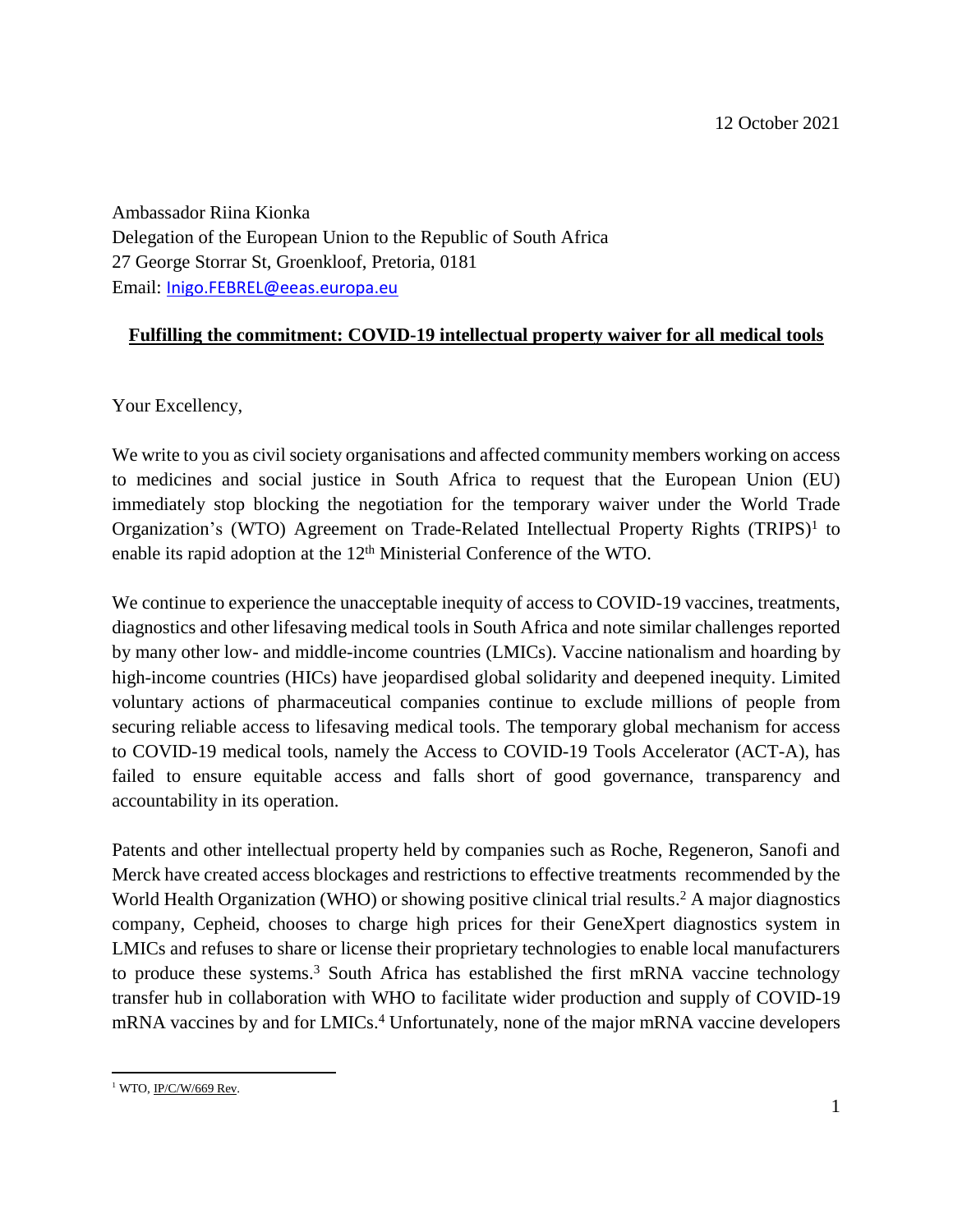have joined this initiative, and patents on mRNA vaccines secured by these developers are hindering prospective local production. Moderna has not applied for registration to supply its vaccine in South Africa but has already obtained South African patents related to the vaccine.

People in LMICs have contributed to breakthroughs in biomedical science during this pandemic. In addition to South Africa's supportive public policies and funding, thousands of South Africans have supported and participated in critical clinical trials leading to eventual medical innovations that can save lives around the world. However, these contributions have not ensured equitable and reliable access to the resulting COVID-19 medical tools. Instead we are forced to rely on HIC donations and major companies' minimal and delayed deliveries. Our right to produce and supply these urgently needed medical tools is denied. This is injustice. We demand change, not charity. We call on the EU to join waiver-supporting countries to make the TRIPS waiver a reality, enabling greater self-reliance for South Africa and other LMICs.

We are deeply concerned that the EU is the main blockage in TRIPS waiver negotiations. This blockage continues despite an increasing number of individual EU member states expressing support for the waiver and a clear demand from the European Parliament for the EU to stop blocking the waiver negotiation.<sup>2,3</sup> Instead of engaging in text negotiations on the waiver, the EU has submitted a counterproposal that offers nothing new to help address the present pandemic challenges.<sup>4</sup> We do not understand how the EU can present such an unproductive counterproposal in the midst of a global pandemic. Nor do we understand why EU member states do not distance themselves from this approach. The EU's blockage comes in addition to actions by the EU that have contributed to deepening COVID-19 vaccine inequity. The EU has hoarded excess vaccines, denied responsibility to request that corporations share technologies, and continues to ignore the evidence of the need for a waiver to overcome the limitations of existing intellectual property rules. <sup>5</sup> We ask EU member state and the European Commission who represents EU member states at WTO to change the position and stop blocking the process.

The waiver negotiation has been delayed for over a year while the pandemic continues to affect millions of people, with more concerning variants of the virus putting even greater strain on already overburdened public health systems. The world is watching now as the WTO Ministerial Conference is fast approaching. The waiver should be adopted with coverage for all lifesaving medical tools, not only vaccines, and with a duration that is sufficient to enable more production

 $3$  European Parliament resolution of 10 June 2021 on meeting the global COVID-19 challenge: effects of the waiver of the WTO TRIPS Agreement on COVID-19 vaccines, treatment, equipment and increasing production and manufacturing capacity in developing countries (2021/2692(RSP)). 2021. Available from: [https://www.europarl.europa.eu/doceo/document/TA-9-2021-0283\\_EN.html](https://www.europarl.europa.eu/doceo/document/TA-9-2021-0283_EN.html)

<sup>4</sup> MSF. MSF analysis of EU communications to TRIPS Council on COVID-19 IP waiver proposal. 2021. Available from:

<https://msfaccess.org/msf-analysis-eu-communications-trips-council-covid-19-ip-waiver-proposal> <sup>5</sup> MSF. Briefing note: EU's hollow promises of global COVID-19 vaccine equity. 2021. Available from:

 $\overline{\phantom{a}}$ 

[https://msfaccess.org/sites/default/files/2021-09/COVID19\\_BriefingNote\\_EU\\_hollow\\_promises\\_ENG\\_15.9.2021.PDF](https://msfaccess.org/sites/default/files/2021-09/COVID19_BriefingNote_EU_hollow_promises_ENG_15.9.2021.PDF)

<sup>2</sup> Cue C. Sánchez promete donar 30 millones de vacunas y defiende el multilateralismo en un ambiente de tensión internacional en la ONU. El Pais. 2021 Sep 22. Available from[: https://elpais.com/espana/2021-09-23/sanchez-promete-donar-30-millones-de-vacunas-y-defiende-el](https://elpais.com/espana/2021-09-23/sanchez-promete-donar-30-millones-de-vacunas-y-defiende-el-multilateralismo-en-un-ambiente-de-tension-internacional-en-la-onu.html)[multilateralismo-en-un-ambiente-de-tension-internacional-en-la-onu.html](https://elpais.com/espana/2021-09-23/sanchez-promete-donar-30-millones-de-vacunas-y-defiende-el-multilateralismo-en-un-ambiente-de-tension-internacional-en-la-onu.html)